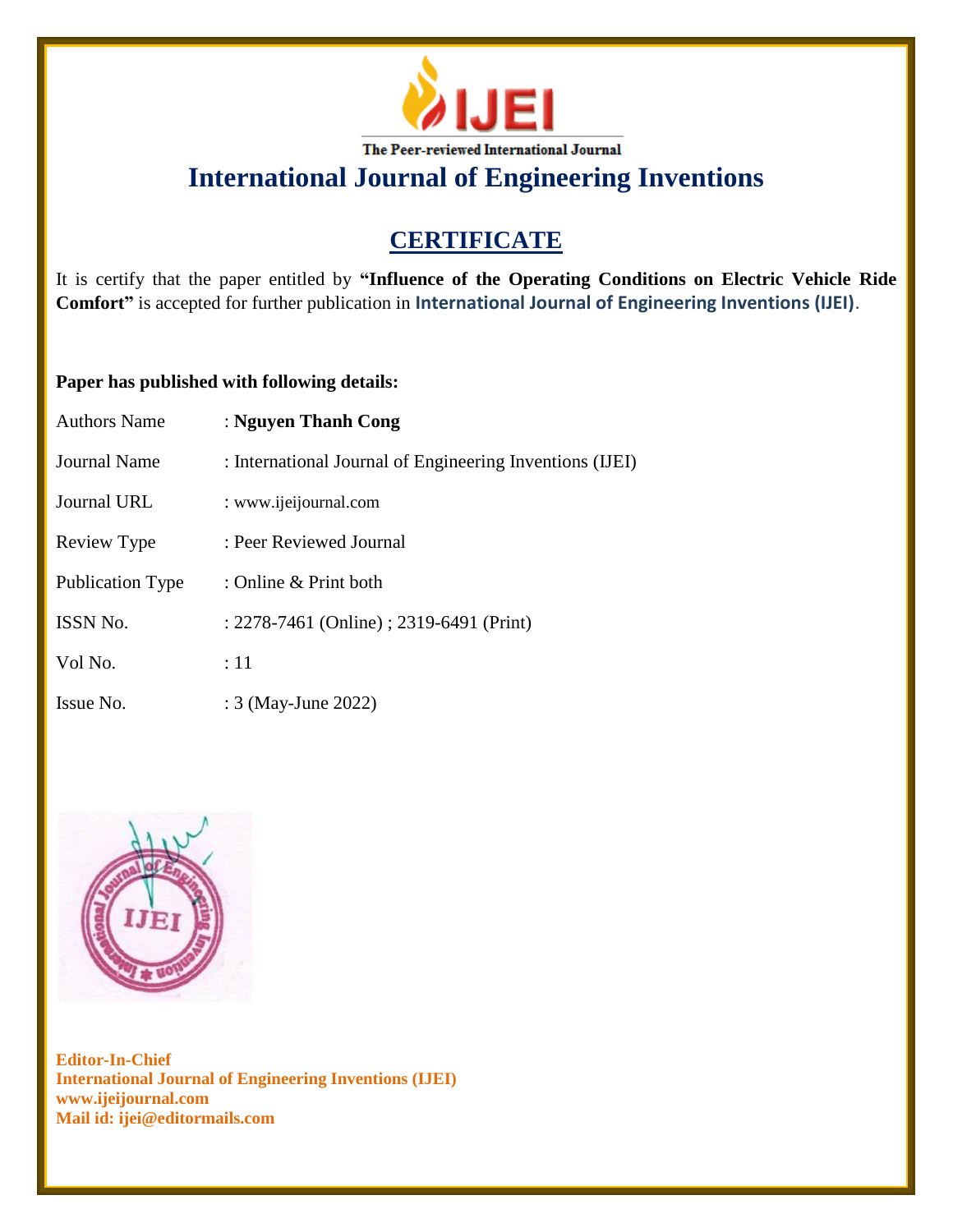

**International Journal of Engineering Inventions**

# **CERTIFICATE**

It is certify that the paper entitled by **"Influence of the Operating Conditions on Electric Vehicle Ride Comfort"** is accepted for further publication in **International Journal of Engineering Inventions (IJEI)**.

## **Paper has published with following details:**

| <b>Authors Name</b>     | : Do Van Quan                                            |
|-------------------------|----------------------------------------------------------|
| <b>Journal Name</b>     | : International Journal of Engineering Inventions (IJEI) |
| Journal URL             | : www.ijeijournal.com                                    |
| Review Type             | : Peer Reviewed Journal                                  |
| <b>Publication Type</b> | : Online & Print both                                    |
| <b>ISSN No.</b>         | : 2278-7461 (Online) ; 2319-6491 (Print)                 |
| Vol No.                 | :11                                                      |
| Issue No.               | : 3 (May-June 2022)                                      |



**Editor-In-Chief International Journal of Engineering Inventions (IJEI) www.ijeijournal.com Mail id: ijei@editormails.com**